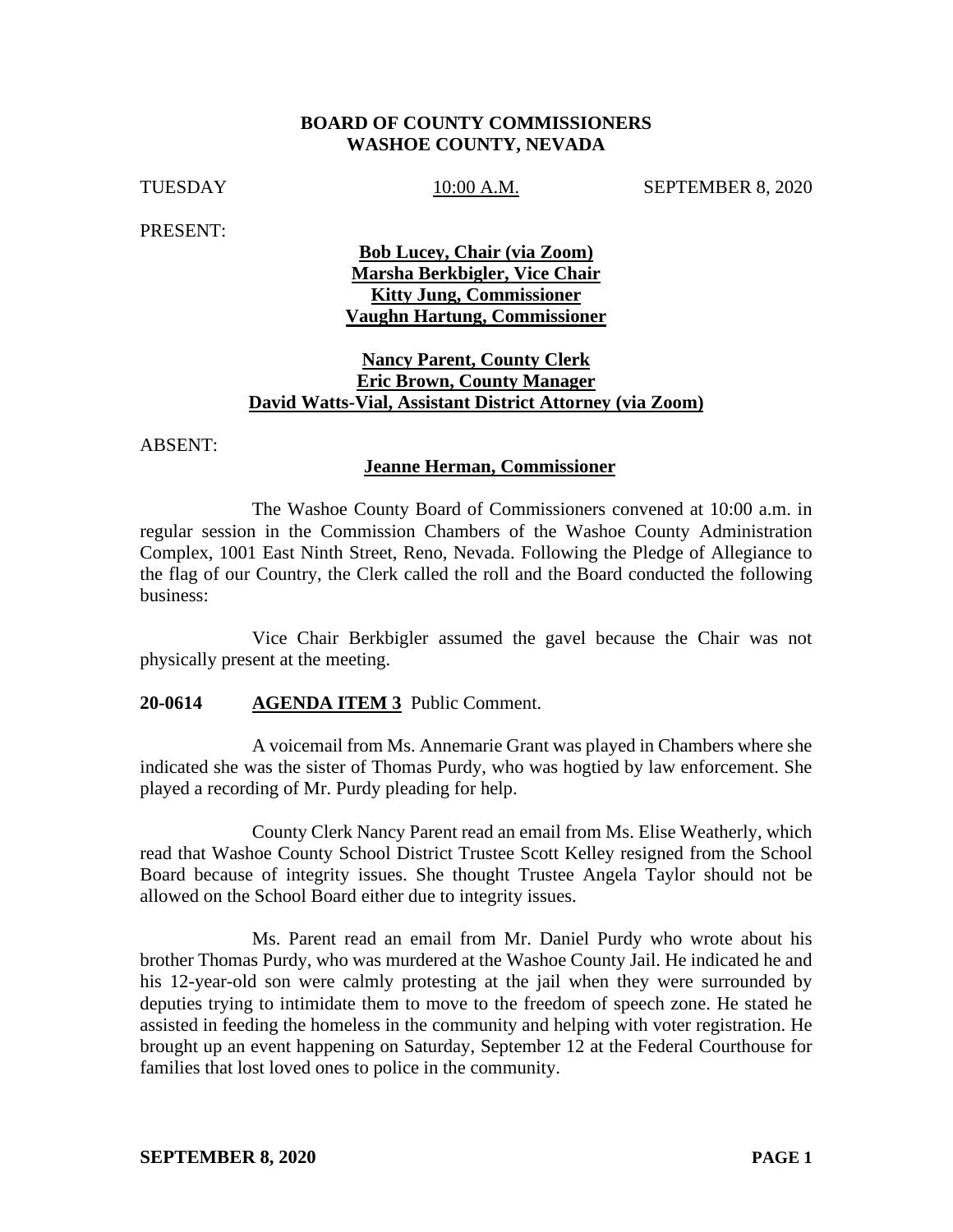### **20-0615 AGENDA ITEM 4** Announcements/Reports.

County Manager Eric Brown stated Washoe County launched a grant program to assist small businesses impacted by COVID-19 (C19) to be used for personal protective equipment, utilities, rent, and retrofits. He mentioned the County was partnering with the Nevada Association of Counties and indicated small businesses were defined as businesses employing 50 or fewer people. He stated businesses could get more information and apply online at www.naco.org.

Mr. Brown stated confusion occurred over the outcome of the last Nevada C19 Mitigation and Management Task Force (Task Force) meeting. On July 27, he explained, the County and the Health District submitted a plan to reopen bars, which was based on the results of contact tracing and a lack of evidence that C19 was spread because of bars or restaurants, but rather from private residences. The request was for the Task Force to consider allowing bars in Washoe County to reopen in a responsible fashion; each municipality could enforce social distancing, the wearing of masks, and other effective measures to prevent C19 spread. The request was denied and the Task Force indicated they wanted two more weeks to continue working with the counties that petitioned for reopening. He thought some people that dialed into the meeting on September 3 had wondered why the County was not more forceful in its attempt to reopen, but the County already knew the Task Force would not decide to reopen at that meeting. He said he, Chair Lucey, and District Health Officer Kevin Dick were on phone daily with Task Force members to establish a viable solution to reopen bars. He asserted the County Commissioners did not possess the ability to reopen bars; it was a decision from the Task Force and the Governor's Office. He said they were working hard to make this happen, but he knew it was frustrating, even to him.

Commissioner Hartung stated he had been contacted by constituents that were frustrated with the Commissioners for not defending businesses, and he thanked Mr. Brown for the clarification. He brought up some methodologies he wrote about that could be utilized, especially by outdoor venues. He expressed frustration about casinos being open but bars not being allowed to.

Commissioner Hartung wanted the County to concentrate on children's sports because he thought they could be done safely, and the County owed it to them to let them play before the seasons ended.

Commissioner Hartung stated the Regional Planning Governing Board gave permission to Executive Director Jeremy Smith and his staff to work on a C19 risk meter. He wanted Mr. Brown to consider the viability of the meter. If he thought it was a useful resource, Coronavirus Aid, Relief and Economic Security (CARES) Act dollars could possibly be used at Mr. Smith's discretion. He asked for an agenda item to be brought back at a future meeting. He brought up that the deadline to spend the CARES Act money was December 31 and it had to be used for C19-related items.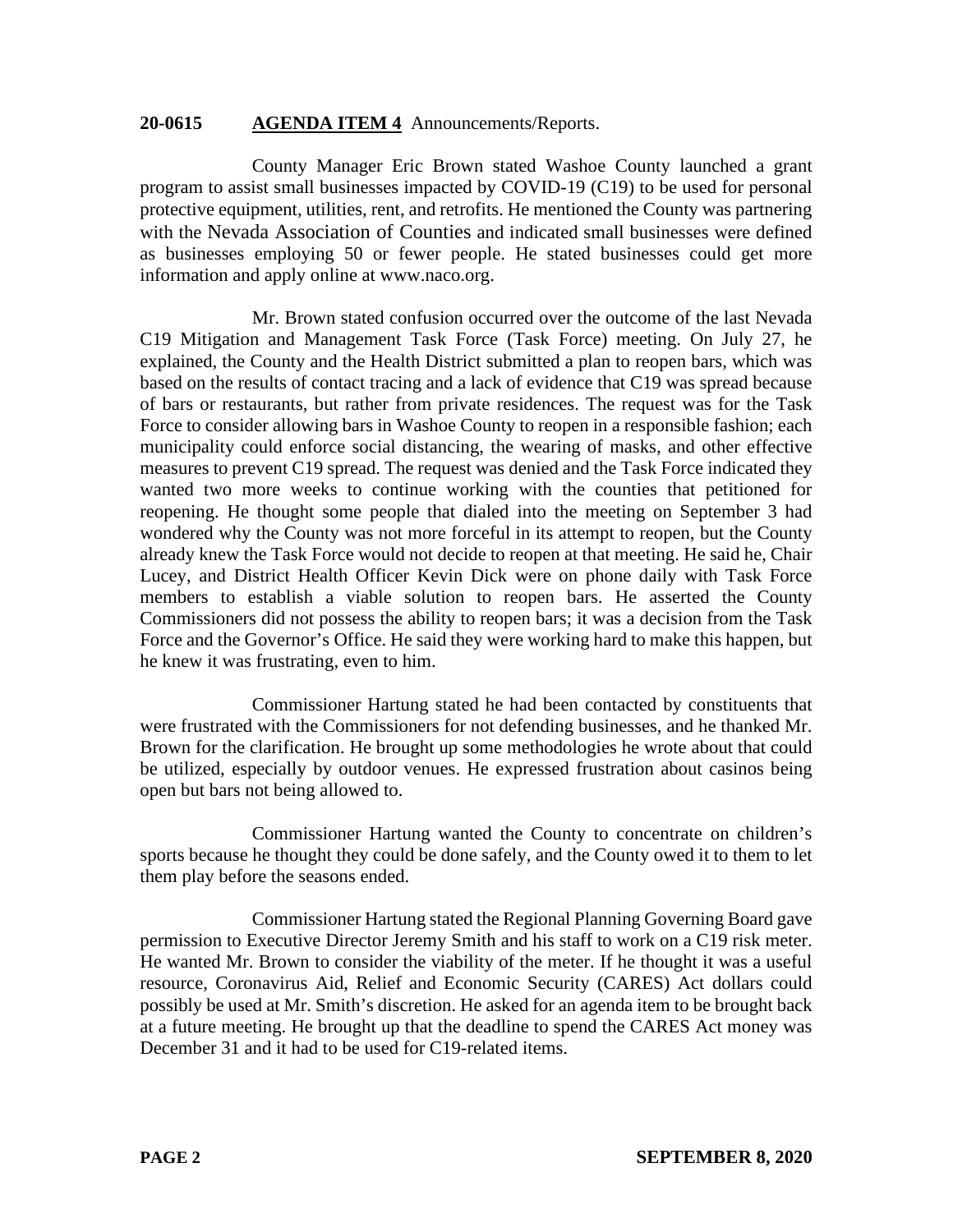Chair Lucey stated staff had been working diligently with the Task Force on the mitigation plan that would be submitted to the State. He said they anticipated creating a more robust plan to submit. A report had been received earlier in the day related to the C19 criteria that indicated Washoe County was currently non-compliant in all three areas. He indicated the plan to the State would include bars reopening, youth sports being played, playground equipment reopening, and people being allowed to congregate at churches. He said he had been communicating with Chair Marilyn Kirkpatrick and Commissioner Larry Brown from Clark County about youth sports. He wanted to reassure the community that the County was working on these important challenges.

Commissioner Jung said she understood the pressure to reopen; however, if it was not done in a data-driven approach, the County would fail and the virus would become worse. She thought the County needed to be able to assure its constituents that enough tests with a quick turnaround were available and most importantly there would be contact tracing if they ever wanted to open up youth sports, bars, and churches. She wanted social worker case managers from the Human Services Agency (HSA) to manage contact tracing, especially considering the reduction in caseloads since C19 started. She stated the HSA had the resources, and CARES Act money could be used to fund them. She said social workers were needed because people could not miss work since they had children to feed and rent to pay. She thought those people needed to be assisted more by social workers than the Health District.

Commissioner Jung thought the community needed additional public outreach, noting CARES Act funds or other funds in the budget could be allocated for that. She wanted more messaging about how the government worked in northern Nevada and especially in Washoe County. She said everything the County and Cities of Reno and Sparks were able to do had to conform with Nevada Revised Statutes and could be stricter but never less strict than the State of Nevada allowed. She thought that should be explained to constituents, who could then contact their legislators to address issues that were out of the control of the County.

Vice Chair Berkbigler expressed concern that the State was expecting the County to test a certain amount of people but she said there was no control over how many people came to be tested. She stated it was not the fault of the County if that number was not being met because the capability for more testing was available. She wanted that pointed out at the Task Force meeting. She stated Commissioners received significant feedback from constituents who wondered why the County did not fight harder to get businesses reopened. She indicated she did not know how to answer them and thought the Commissioners needed better messaging so they could relay it to their constituents.

Vice Chair Berkbigler brought up a delivery fee cap she had spoken about during the prior two meetings. She stated Clark County imposed a 15 percent cap on delivery commissions and service charges for retail food delivery by third-party delivery services. She wanted staff to research the matter and bring a report back as soon as possible. She expressed concern that at-risk seniors were staying in their homes and being gouged by delivery service providers.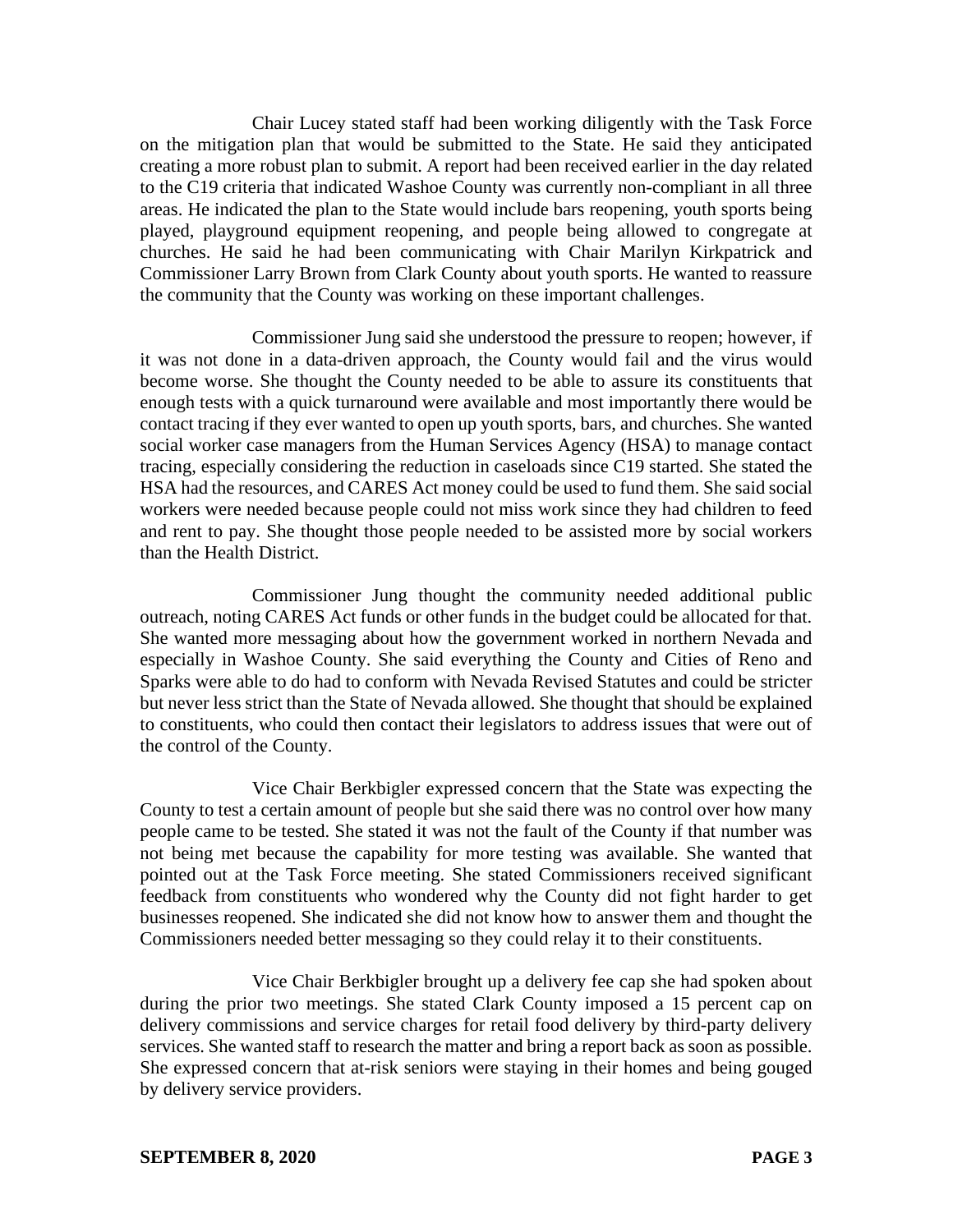Vice Chair Berkbigler thanked Mr. Brown for notifying the Board of the grant received from the Community Foundation of Western Nevada for the river steward program, saying the County had been working with Grant Denton to get the project approved. She indicated the item would go before the Truckee Meadows Water Authority Board on September 16. She said this was a great program and she hoped it would be approved.

Commissioner Hartung wondered how the third-party delivery services were licensed and thought the County could work with the Cities of Reno and Sparks to establish a fee cap.

## **CONSENT AGENDA ITEMS** – **5A THROUGH 5I**

- **20-0616 5A** Recommendation to 1) approve roll change requests, pursuant to NRS 361.765 and/or NRS 361.768, for errors discovered on the 2017/2018, 2018/2019, 2019/2020 and 2020/2021 secured and unsecured tax rolls 2) authorize Chair to execute the changes described in Exhibits A and B and 3) direct the Washoe County Treasurer to correct the error(s). [cumulative amount of decrease to all taxing entities \$52,165.94]. Assessor. (All Commission Districts.)
- **20-0617 5B1** Recommendation to retroactively approve contracts and purchases exceeding \$50,000 in response to the impacts due to the COVID-19 Crisis. (All Commission Districts.)
- **20-0618 5B2** Recommendation to authorize the Tax Collector to strike names and amounts identified on delinquency/uncollectible Personal Property Tax list for fiscal years 2008-2009 through 2017-2018, totaling [\$103,363.85]. Comptroller. (All Commission Districts.)
- **20-0619 5C** Discussion and possible approval of a settlement of Mary Lohnes v. Washoe County, case number 3:19-cv-00287-MMD-WGC, for a total sum of \$50,000 inclusive of attorneys' fees and costs for all claims against Washoe County. District Attorney. (All Commission Districts.)
- **20-0620 5D** Recommendation to approve budget amendments totaling an increase of [\$135,928.00] in both revenue and expense to the FY21 Immunizations Supplemental Flu Subaward retroactive to July 1, 2020 through June 30, 2021 and direct the Comptroller's office to make the appropriate budget amendments. Health District. (All Commission Districts.)
- **20-0621 5E** Recommendation to approve the reclassifications of a vacant Psychologist/ Administrator, pay grade TU, to Mental Health Counselor II, pay grade P (Juvenile Services); a vacant Administrative Secretary, pay grade J, to Office Support Specialist, pay grade H (Sheriff's Office); a Program Assistant, pay grade K, to Administrative Secretary Supervisor,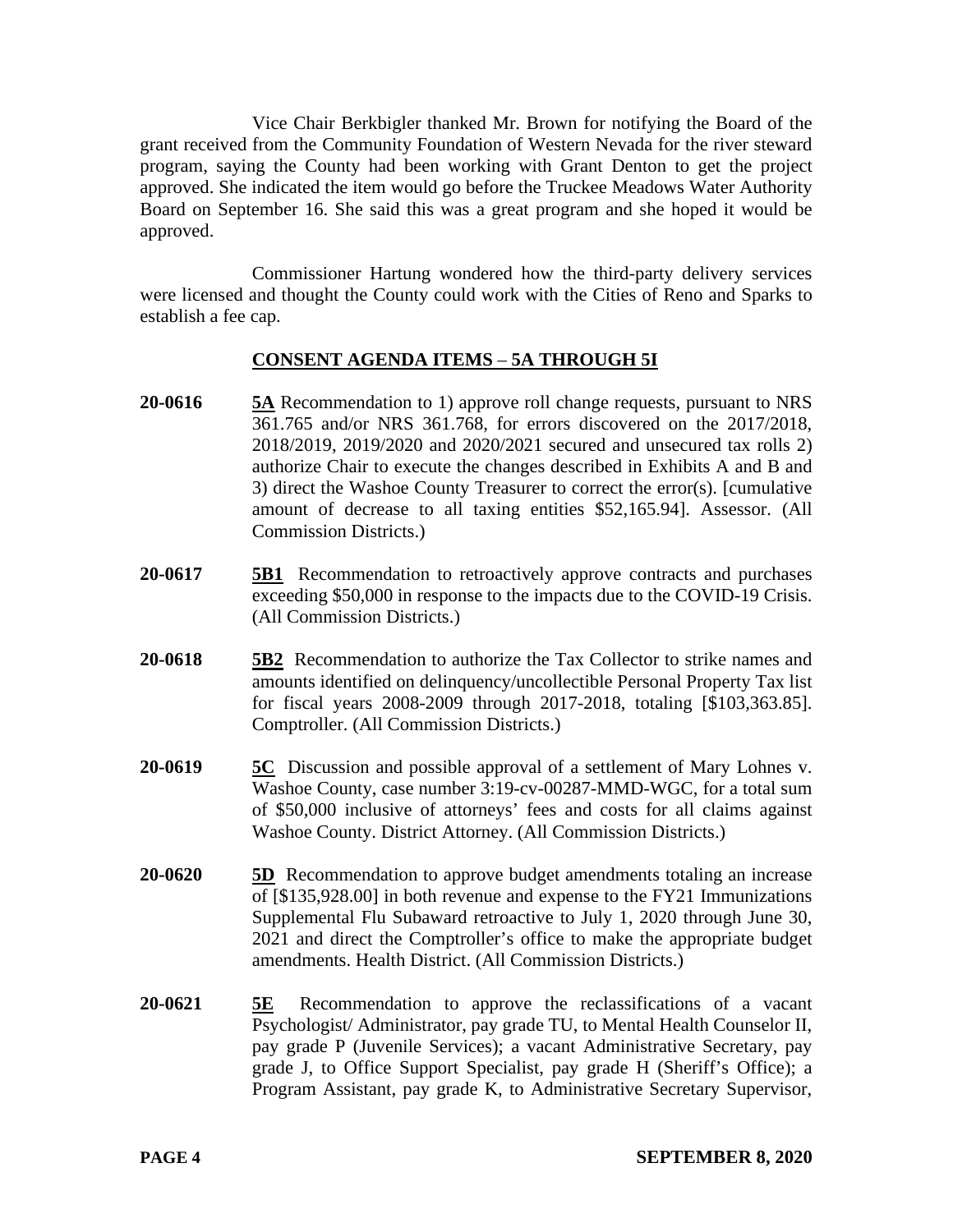pay grade K (Human Services Agency); and a vacant Administrative Secretary, pay grade J, to Principal Account Clerk, pay grade J (Community Services Department), as evaluated by the Job Evaluation Committee; and authorize Human Resources to make the necessary changes. [Net annual savings is estimated at \$64,266]. Human Resources. (All Commission Districts.

- **20-0622 5F1** Recommendation to reappoint Tim Callicrate to serve as the Lay Member on the Tahoe Regional Planning Agency's Advisory Planning Commission for a two-year term ending on July 31, 2022. Manager's Office. (Commission District 1.)
- **20-0623 5F2** Recommendation to appoint Rob Pierce to fill one of the three vacant seats on the Reno-Tahoe Airport Authority Airport Noise Advisory Panel, with a term effective August 28, 2020 through August 28, 2022. Manager's Office. (All Commission Districts.)
- **20-0624 5G1** Recommendation to accept the FY 2021 Joining Forces award from the State of Nevada Department of Public Safety, Office of Traffic Safety [amount not to exceed \$105,000.00, 25% In-Kind county match required] to cover overtime costs related to conducting traffic enforcement checkpoint events and limited travel expenses, for the grant term of October 1, 2020 through September 30, 2021 and if approved, direct Comptroller's Office to make the necessary budget amendments and authorize Sheriff Balaam to execute grant award documents. Sheriff. (All Commission Districts.)
- **20-0625 5G2** Recommendation to accept the 2020 High Intensity Drug Trafficking Areas (HIDTA) License Plate Readers (LPR) supplemental funding [amount not to exceed \$75,000.00, no County match required] and Sole Source Purchase of 2 LPR trailers to be utilized by the HIDTA Task force as administered through Las Vegas Metro Police Department, for the retroactive grant period of May 29, 2019 - December 31, 2021, and direct Comptroller's Office to make the necessary budget amendments. Sheriff. (All Commission Districts.)
- **20-0626 5H1** Recommendation to accept the FY21 sub-grant award from the State of Nevada Department of Health and Human Services, Division of Public and Behavioral Health (DPBH) in the amount of [\$114,268.00; no county match] retroactive for the period of July 1, 2020 to June 30, 2021 to provide behavioral health services for clients with substance use issues; authorize Director of Human Services Agency to retroactively execute the grant and related documents; and direct the Comptroller's office to make the necessary budget amendments. Human Services Agency. (All Commission Districts.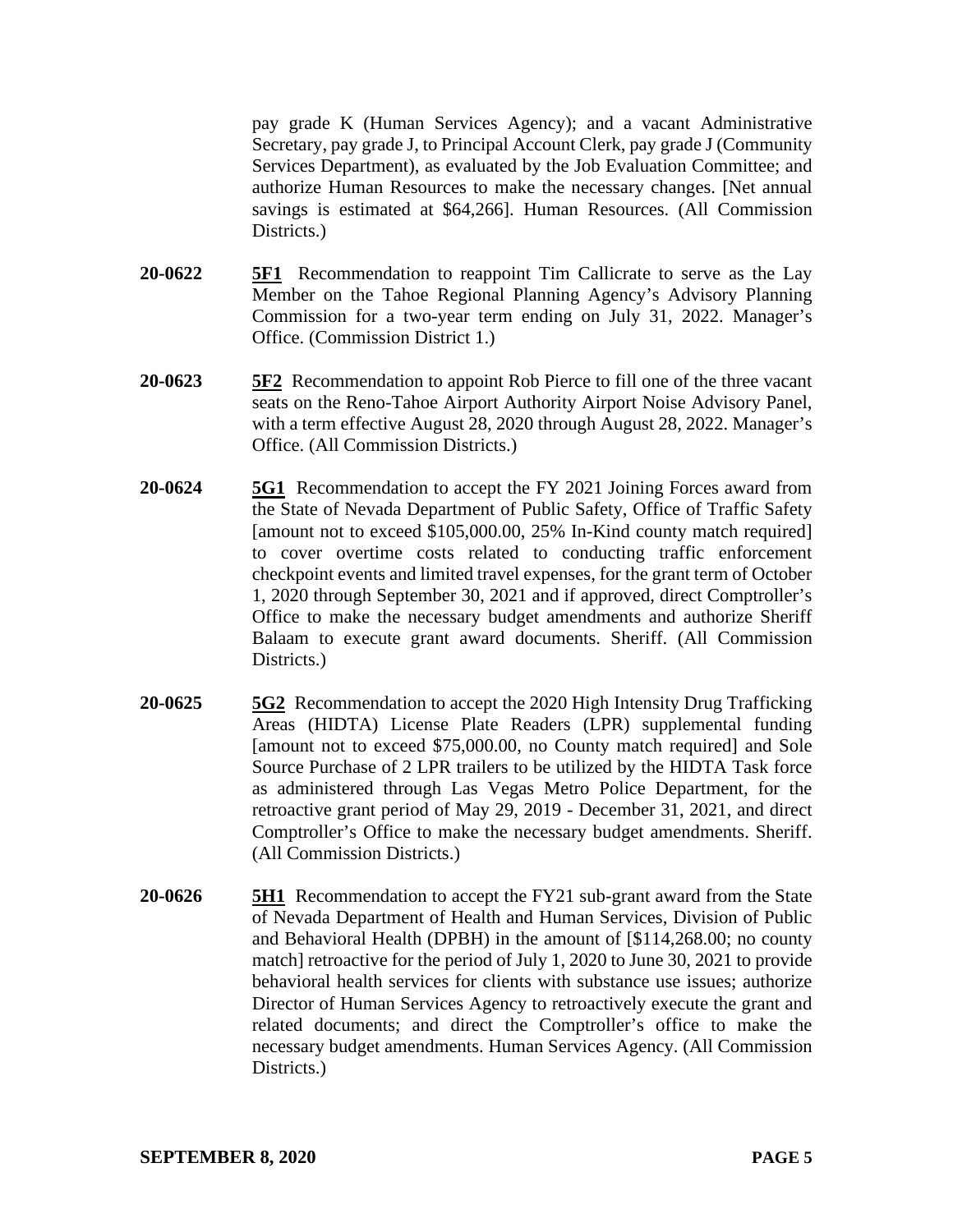- **20-0627 5H2** Recommendation to accept sub-grant award from the Nevada Aging and Disability Services Division's Independent Living Grant to support the Representative Payee program [\$31,218; County match of \$4,683], retroactive from July 1, 2020 through June 30, 2021; and authorize the Director of the Human Services Agency to execute the Sub-grant Awards and related documents. Human Services Agency (All Commission Districts)
- **20-0628 5I** Recommendation to increase the Alternative Sentencing Department change fund from three hundred fifty dollars (\$350.00) to one thousand dollars (\$1,000.00), to enable Washoe County Alternative Sentencing to add additional cashiers to accept cash payments. This increase is necessary due to processing cases for District Court and Pre-trial Services, and if approved, authorize the Chairman to execute Resolution for same. Treasurer. (All Commission Districts.)

There was no public comment on the Consent Agenda Items listed above.

On motion by Commissioner Hartung, seconded by Chair Lucey, which motion duly carried on a 4-0 vote with Commissioner Herman absent, it was ordered that Consent Agenda Items 5A through 5I be approved. Any and all Resolutions or Interlocal Agreements pertinent to Consent Agenda Items 5A through 5I are attached hereto and made a part of the minutes thereof.

# **BLOCK VOTE – 7 THROUGH 9**

**20-0629 AGENDA ITEM 7** Recommendation to accept the FY21 Fund to Assist Former Foster Youth (FAFFY program) sub-grant award from the State of Nevada Department of Health and Human Services (DHHS), Division of Child and Family Services (DCFS) in the amount of [\$190,000; no county match] retroactive from July 1, 2020 to June 30, 2021 to provide case management and related service delivery to youth aging out of foster care; authorize the Director of Human Services Agency to retroactively execute the grant award; direct the Comptroller's office to make the necessary budget amendments. Human Services Agency. (All Commission Districts.)

There was no response to the call for public comment.

On motion by Commissioner Hartung, seconded by Chair Lucey, which motion duly carried on a 4-0 vote with Commissioner Herman absent, it was ordered that Agenda Item 7 be accepted, authorized, and directed.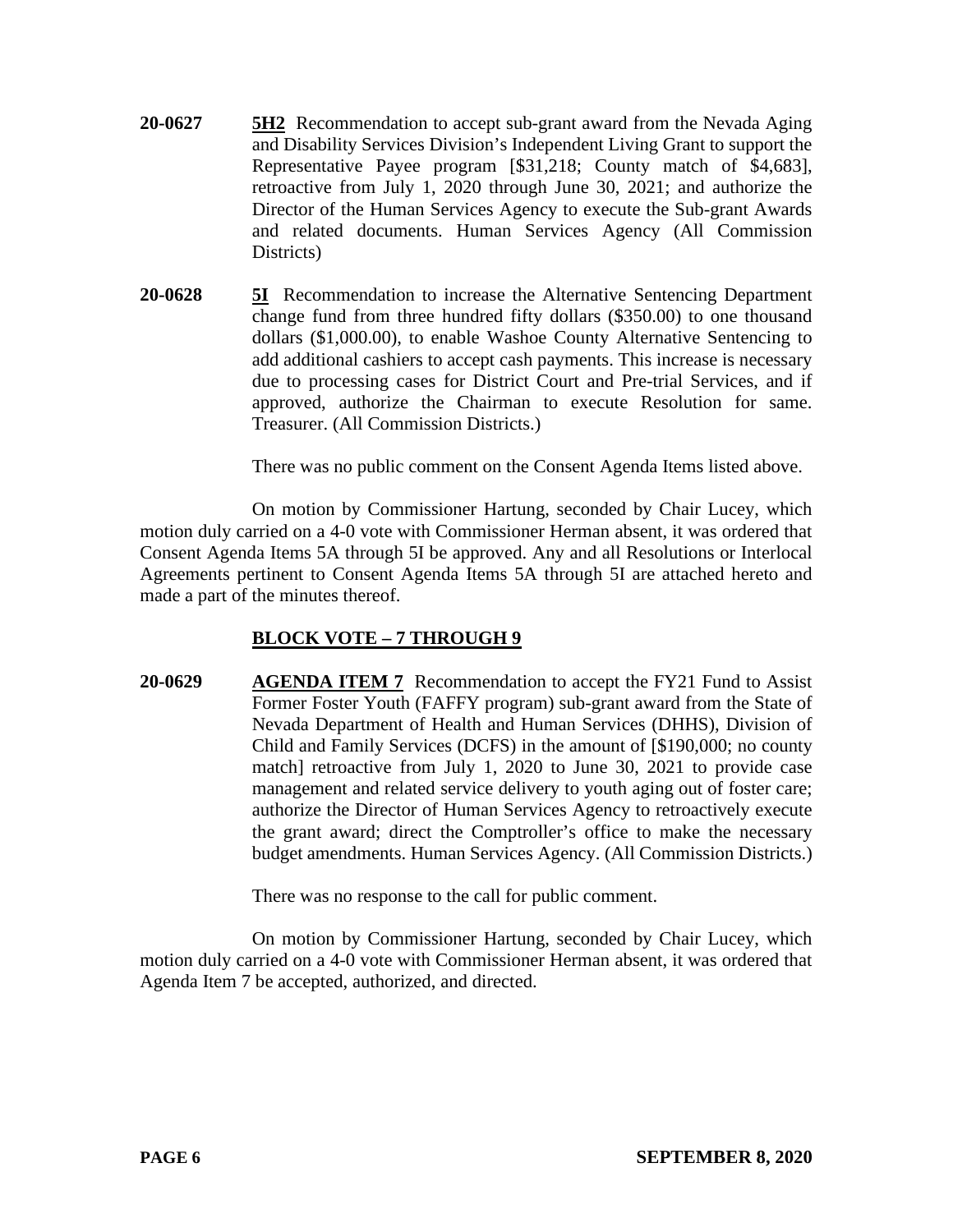**20-0630 AGENDA ITEM 8** Recommendation to accept the FY21 John H. Chafee Foster Care Program for Successful Transition to Adulthood (Chafee Program) sub-grant award from the State of Nevada Department of Health and Human Services (DHHS), Division of Child and Family Services (DCFS) in the amount of [\$236,810; \$59,203 county match], retroactive from July 1, 2020 to June 30, 2021 to support youth who are aging out of the foster care system with achieving greater independence; authorize the Director of Human Services Agency to retroactively execute the grant award; direct the Comptroller's office to make the necessary budget amendments. Human Services Agency. (All Commission Districts.)

There was no response to the call for public comment.

On motion by Commissioner Hartung, seconded by Chair Lucey, which motion duly carried on a 4-0 vote with Commissioner Herman absent, it was ordered that Agenda Item 8 be accepted, authorized, and directed.

**20-0631 AGENDA ITEM 9** Recommendation to accept NV CARES Community Food Response Program grant award from the State of Nevada, Department of Agriculture in the amount of [\$280,000; no County match] retroactive for the period of July 1, 2020 to December 31, 2020 for the purchase of five meal trucks and fuel for the home-delivered meals program; authorize Director of Human Services Agency to retroactively execute the grant and related documents; and direct the Comptroller's office to make the necessary budget amendments. Human Services Agency (All Commission Districts.)

There was no response to the call for public comment.

On motion by Commissioner Hartung, seconded by Chair Lucey, which motion duly carried on a 4-0 vote with Commissioner Herman absent, it was ordered that Agenda Item 9 be accepted, authorized, and directed.

**20-0632 AGENDA ITEM 6** Recommendation and possible action to accept the resignation of Washoe County Clerk Nancy Parent, effective October 23, 2020, and to appoint Janis Galassini as Washoe County Clerk pursuant to NRS 245.170(1)(b) to serve the remainder of the unexpired term of Ms. Parent, effective October 23, 2020. Manager's Office. (All Commission Districts.)

County Clerk Nancy Parent explained she planned to retire on her 20-year anniversary in October. She stated it was her pleasure to serve the citizens of Washoe County for the past 20 years, having been elected twice to be County Clerk. She indicated her position as County Clerk had been fulfilling and rewarding for her and the highlight of her career. She thanked the Commissioners for all their support as well as the department heads and everyone she worked with over the years at Washoe County for their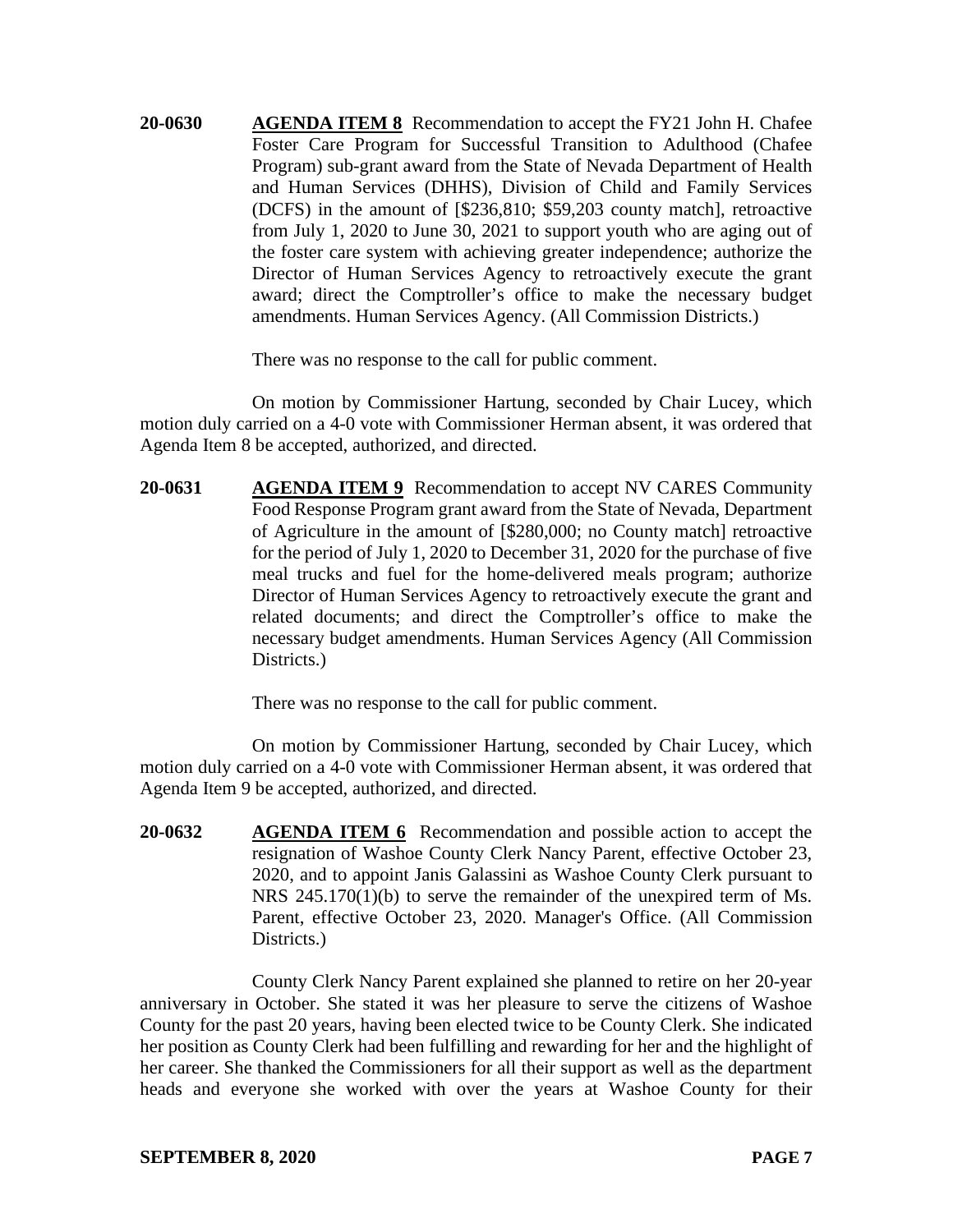professionalism and assistance. She wanted to specifically thank her team in the Clerk's Office for their commitment, hard work, and dedication, especially during the past six months as daily changes surrounding the pandemic occurred. She noted a significant amount of items were accomplished during her time in the Clerk's Office, but she was most proud of the preservation of the permanent records; the County Clerk was the independent record keeper of Washoe County records dating back to 1861. It was discovered that the microfilm was deteriorating where it was stored, and a firm was hired to scan the microfilm and store it digitally to preserve the records in the condition they were in when they were originally scanned. She indicated staff saved the department more than \$100,000 with this project by performing quality control process for the more than 4 million images that had been digitized. Most recently, as a way of protecting the documents from further deterioration, the oldest marriage license records dating back to the 1860s were treated, preserved with incased coating, and bound in metal books designed to withstand fire and water damage. She displayed photos of a completed book, which were placed on file. As the staff report read, she recommended Chief Deputy County Clerk Jan Galassini to serve the remainder of her term. She said Ms. Galassini had worked very closely with her for the past five years and was more than capable of taking over and keeping the integrity of the Clerk's Office and public records intact.

Vice Chair Berkbigler thanked Ms. Parent for a wonderful job and said it had been a pleasure working with her. She wished her a great retirement.

Commissioner Hartung stated he had a wonderful working relationship with Ms. Parent, and she was a great colleague and friend. He expressed his appreciation of preserving the deteriorating marriage license documents. He mentioned his aunt and uncle were married in Reno during the war before his uncle was shipped out. He thanked her for her hard work in recognizing that the microfilm was deteriorating and taking care of the issue immediately. He wished her an enjoyable retirement.

Chair Lucey thanked Ms. Parent for her continued service as the Washoe County Clerk. He said the Clerk's Office was an essential part of the local government and the maintenance of the records. He wished her the best in retirement. He asked about the process to fill an open position, opining that it had been the Board's process to open the position up for assignment when an elected official stepped down from office. He wondered why that was not done here. Ms. Parent stated it was customary over the past 20 years for elected officials such as the Clerk, Recorder, and Treasurer, who retired mid-term to recommend an individual from that office to be appointed to the position for the remainder of the term to ensure continuity and security of the office. She indicated this process had not been handled in the same way as for legislative positions. Chair Lucey thanked her for the clarification.

Commissioner Jung stated she respected Ms. Parent for her expertise, knowledge, attention to detail, and being a public servant. She stated many people did not understand the difficulty of running an entire department along with dealing with Nevada Revised Statutes. She stated Ms. Parent was a hard worker and a rule follower, and she wished her the best in her retirement.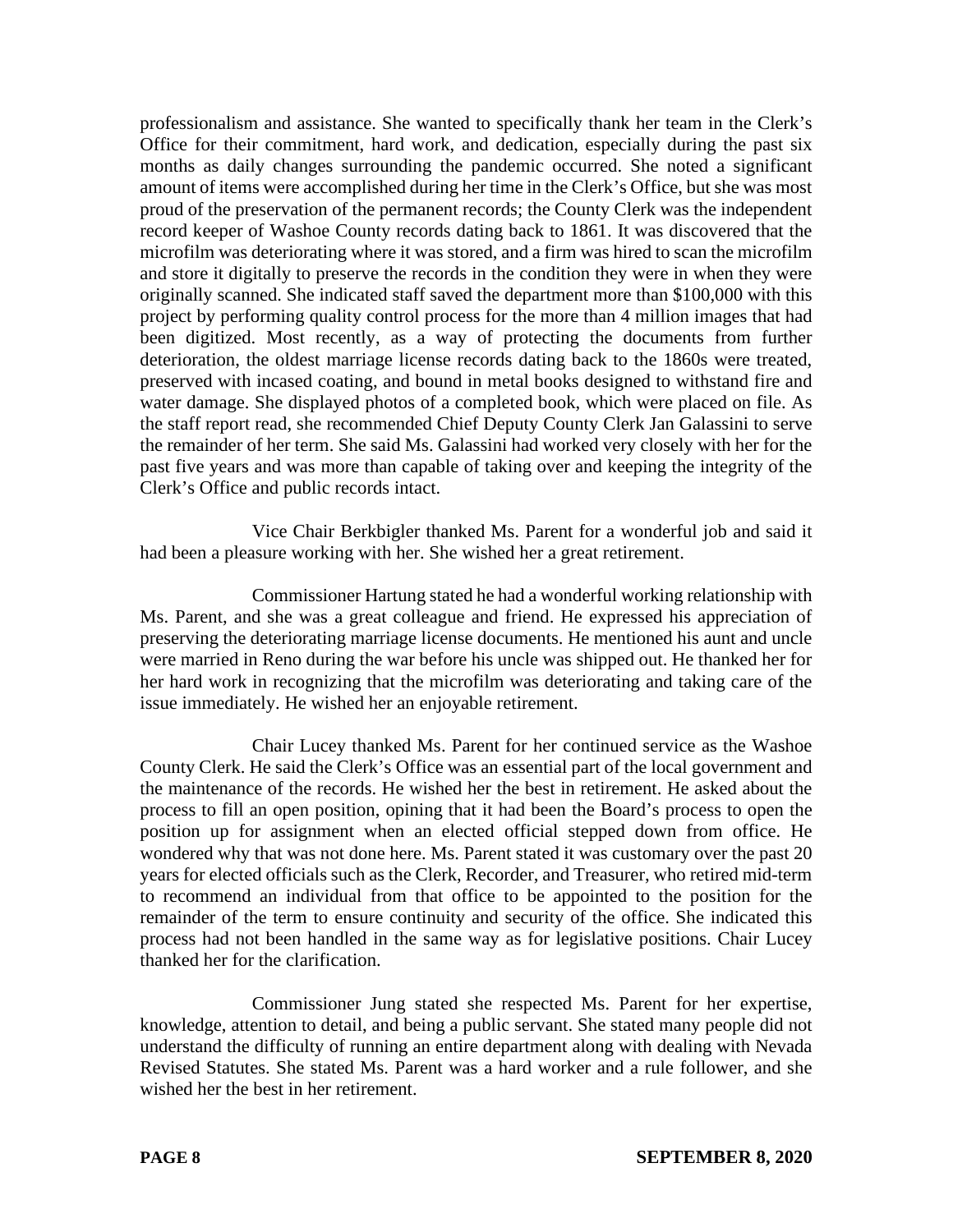Ms. Galassini stated she would not be there if not for Ms. Parent. She thanked the Clerk for her mentorship, guidance, knowledge, feistiness, and her demonstration of the value of teamwork and great customer service, which she thought the office staff exemplified. She said Ms. Parent not only possessed these valuable assets but noted she was also her friend and would be missed.

Vice Chair Berkbigler remarked she was inclined to agree with Ms. Parent if she recommended Ms. Galassini for the job. She said it would be fun to work with Ms. Galassini and thanked her for stepping into this very important job.

When Kathy Burke retired, Commissioner Hartung pointed out, she appointed Larry Burtness because of his knowledge, and Ms. Parent was appointed when Amy Harvey retired, because she knew the operation of the office. The Clerk's Office was an integral part of the County and the Commission.

Commissioner Hartung wondered whether one or two motions needed to be made for this item. Assistant District Attorney David Watts-Vial stated one motion was enough if it included both the resignation and the appointment. He noted the Statute did not indicate who could be appointed to the open position but that the Board of County Commissioners shall appoint a suitable person who was an elector of the unincorporated town to serve the remainder of the unexpired term. He was unsure why the Statute specified unincorporated town, but the Board could seek out other applicants if it chose to. He believed Ms. Parent was correct that the tradition had been to accept the recommendation of the incumbent, which made sense.

On the call for public comment, an email from Ms. Annemarie Grant was read where she expressed sadness when she learned of Ms. Parent's resignation as County Clerk. She stated Ms. Parent had been nothing but kind, helpful, and most of all professional. She thanked Ms. Parent and wished her well.

On motion by Commissioner Hartung, seconded by Chair Lucey, which motion duly carried on a 4-0 vote with Commissioner Herman absent, it was ordered that the resignation of County Clerk Nancy Parent be accepted effective October 23, 2020, and Chief Deputy County Clerk Jan Galassini be appointed County Clerk for the remainder of the term.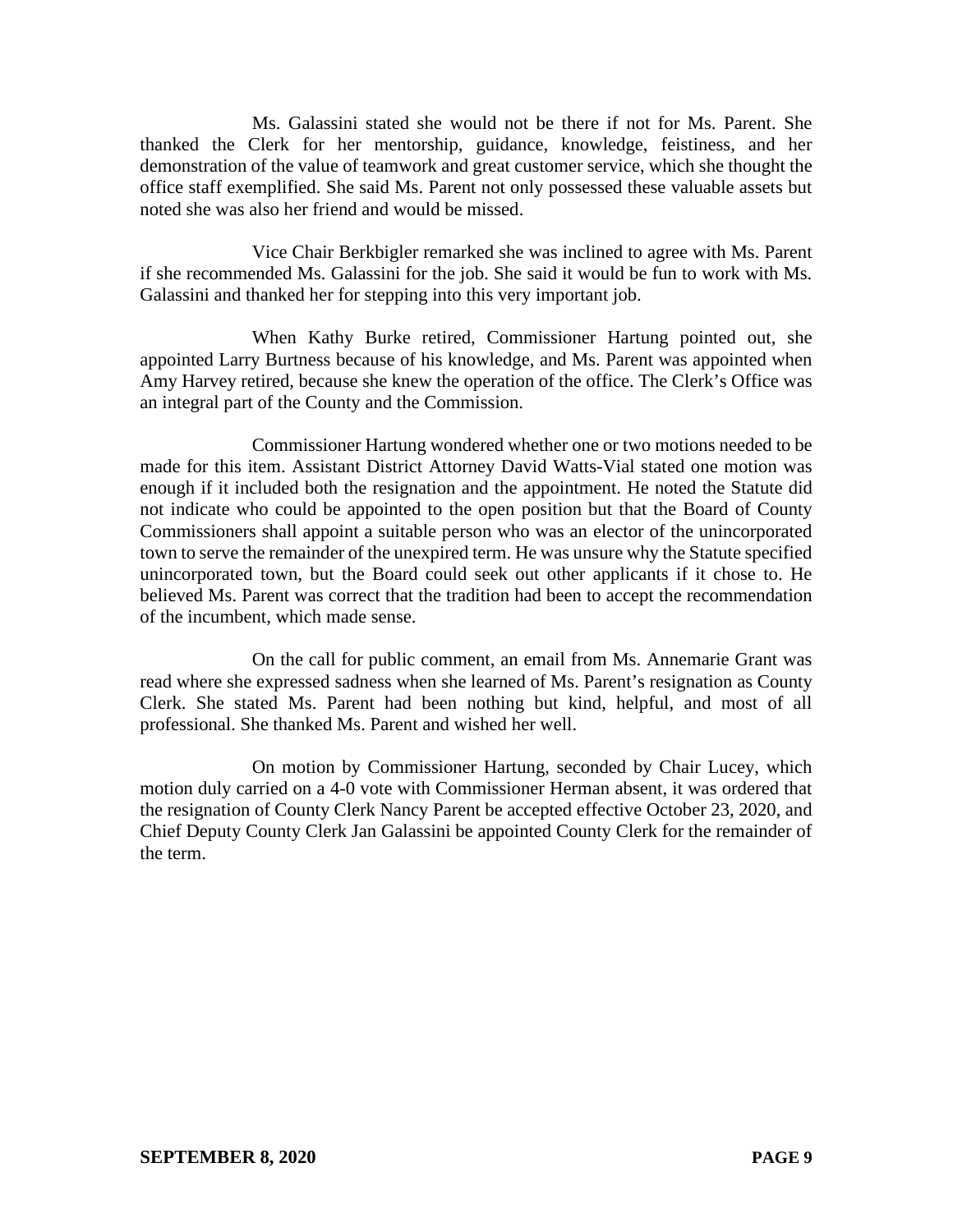**20-0633 AGENDA ITEM 10** Recommendation and possible action pursuant to NRS 295.121 to appoint Michael Evans, Tom Prentice, and Kenji Otto to serve on the committee advocating in support of passage of ballot question WC-1 (petition No. 1), and John Glatthar and Greg Dennis to serve on the committee in opposition to the passage of ballot question WC - 1 (petition No.1);

> and to appoint Hugh Ezzell, Kevin Cook and Heather Cook to serve on the committee advocating in support of passage of ballot question WC - 2 (petition No. 2), and Sharon Gustavson and Greg Dennis to serve on the committee in opposition of passage of ballot question WC - 2 (petition No. 2);

> both ballot questions have been approved for placement on the General Election ballot by Board of County Commissioners for creation of the unincorporated town (UT) of Warm Springs Valley petitions No. 1 & No.2 (WC-1 and WC-2 respectively). (All Commission Districts.)

Vice Chair Berkbigler stated it was standard procedure when there was a petition to be placed on the ballot that people were appointed to write pros and cons for the item.

Registrar of Voters Deanna Spikula stated this was the process for the Board of County Commissioners to appoint members to serve on the arguments committees, both in favor of and in opposition to passage of the ballot questions.

There was no response to the call for public comment.

On motion by Commissioner Hartung, seconded by Chair Lucey, which motion duly carried on a 4-0 vote with Commissioner Herman absent, it was ordered that Michael Evans, Tom Prentice, and Kenji Otto be appointed to serve on the committee advocating in support of passage of ballot question WC-1 (petition No. 1); John Glatthar and Greg Dennis be appointed to serve on the committee in opposition to the passage of ballot question WC - 1 (petition No.1); Hugh Ezzell, Kevin Cook, and Heather Cook be appointed to serve on the committee advocating in support of passage of ballot question WC - 2 (petition No. 2); and Sharon Gustavson and Greg Dennis be appointed to serve on the committee in opposition of passage of ballot question WC - 2 (petition No. 2)

**20-0634 AGENDA ITEM 11** Recommendation to approve the purchase of Criterion Elevate vote-by-mail sorting system from Fluence Automation in the amount of [\$349,040.00] for use in the upcoming General Election and accept the Subaward of HAVA CARES Act funding between the County of Washoe and the State of Nevada for the reimbursement for the cost of this sorting system in an amount not to exceed [\$441,826.00]. No match required. The subaward period is retroactive from March 23, 2020 through December 1, 2020. If approved, direct the Comptroller's Office to make the necessary budget amendments. (All Commission Districts.)